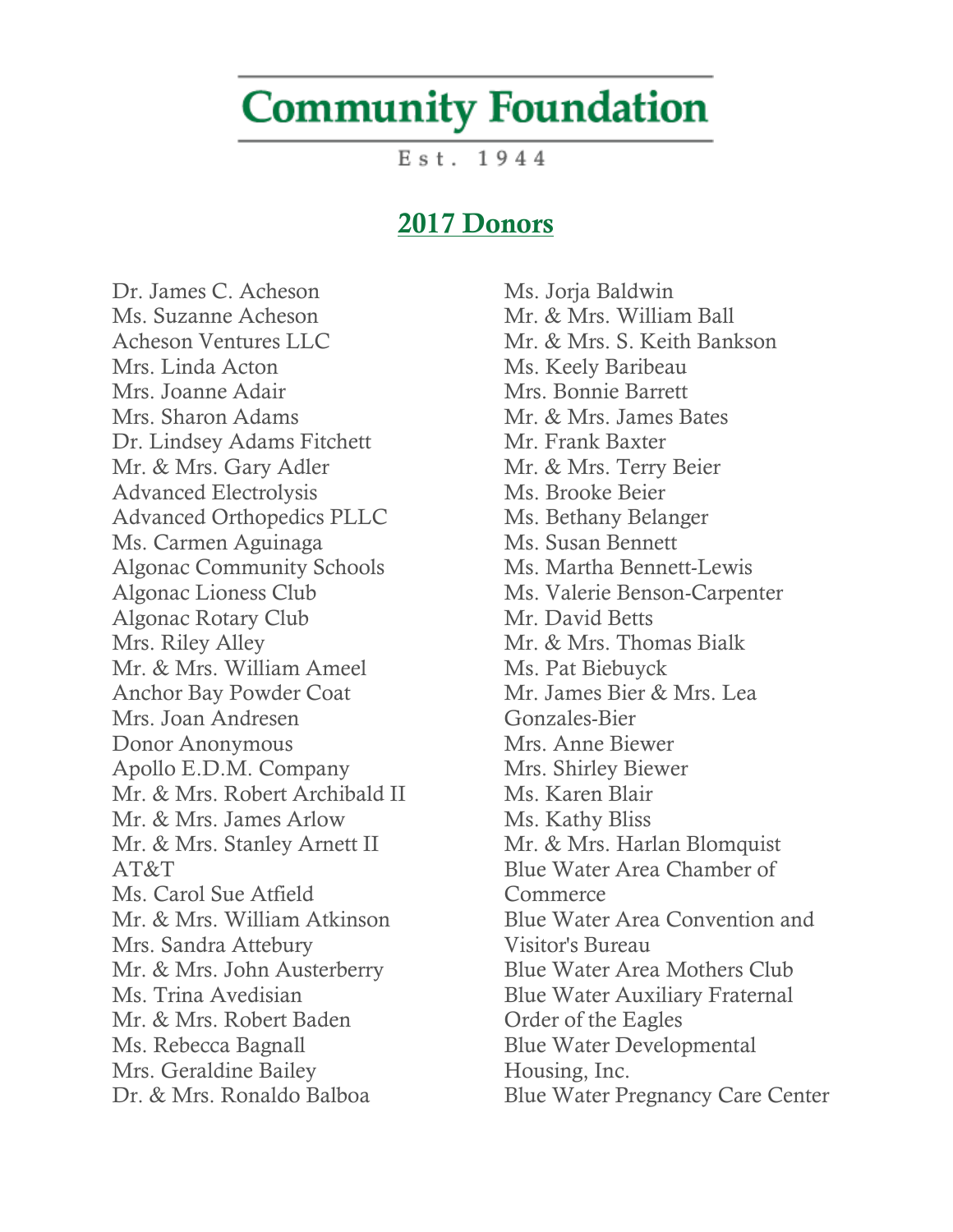BMJ Engineers & Surveyors, Inc. Mrs. Heather Bokram Dr. & Mrs. David Bolla Ms. Rachelle Bonelli Mr. Tony Bonney Mr. Richard Bordogna Mr. & Mrs. Gerald Bouchard Mr. & Mrs. Nicholas Bouchard Dr. Anthony Boutt Ms. Lisa Bowman Ms. Lisa Bowman Dr. Elizabeth Brieden Mr. & Mrs. Mark Brochu Mr. & Mrs. David Brooks Mr. & Mrs. Edward Brooks Mr. & Mrs. Warren Brooks Mrs. Mary Brooks Ms. Mary Brown Mr. & Mrs. Wayne Brusate Mr. & Mrs. Robert Bryson Mr. & Mrs. William Budinger Mr. George Burgess Ms. Rosellen Burkart Ms. Lorraine Burman Mr. & Mrs. Harold Burns Mr. & Mrs. Gregory Busdicker Ms. Kim Busuttil Mrs. Delores Caimi Ms. Monika Callen Mr. & Mrs. Jack Campbell Mr. & Mrs. Scott Campbell Mr. Herbert Campbell Mrs. Debra Campbell Ms. Carol Campbell Ms. Patricia Campbell Rev. Dr. Carol Campbell Mr. & Mrs. Michael Cansfield Cargill Salt, Inc. Mrs. Michelle Carolan Ms. Carole Carrell Mr. & Mrs. Timothy Carter

Mr. Daniel Casey Mr. & Mrs. Peter Catlos Mr. & Mrs. Jerome Celmer Jr. Mrs. Karen Chafty-Morgan Mr. & Mrs. Richard Chapman Charles F. Moore Foundation Mr. & Mrs. James Charron Chef Shell's Catering & Roadside Cafe Chemical Bank Mr. Theo Chiakmakis Mrs. Lindsay Chopp Mr. & Mrs. James Chubb Mrs. Sun Gran Chung City of Marysville City of Port Huron Mr. Thomas Clark Dr. & Mrs. F. James Clatworthy Hon. & Mrs. Robert H. Cleland Mr. & Mrs. Joseph Closs Mrs. Lindsay Colantuono Ms. Marcia Collins Mr. & Mrs. John Combs Commercial Diving & Marine Services, Inc. Dr. & Mrs. Norbert Conrad Ms. Sally Constance Ms. Donna Cook Mrs. Carol Cooley Mr. & Mrs. Steven Cooper Ms. Candace Copeman-Hayes Dr. & Mrs. James Copping Jr. Mr. James Copping III Ms. Caroline Corby Mrs. Patricia Corden Cornerstone Chiropractic & Wellness Center Ms. Laura Cottengim Council of Michigan Foundations Ms. Dorothy Craig Ms. Carolyn Crowe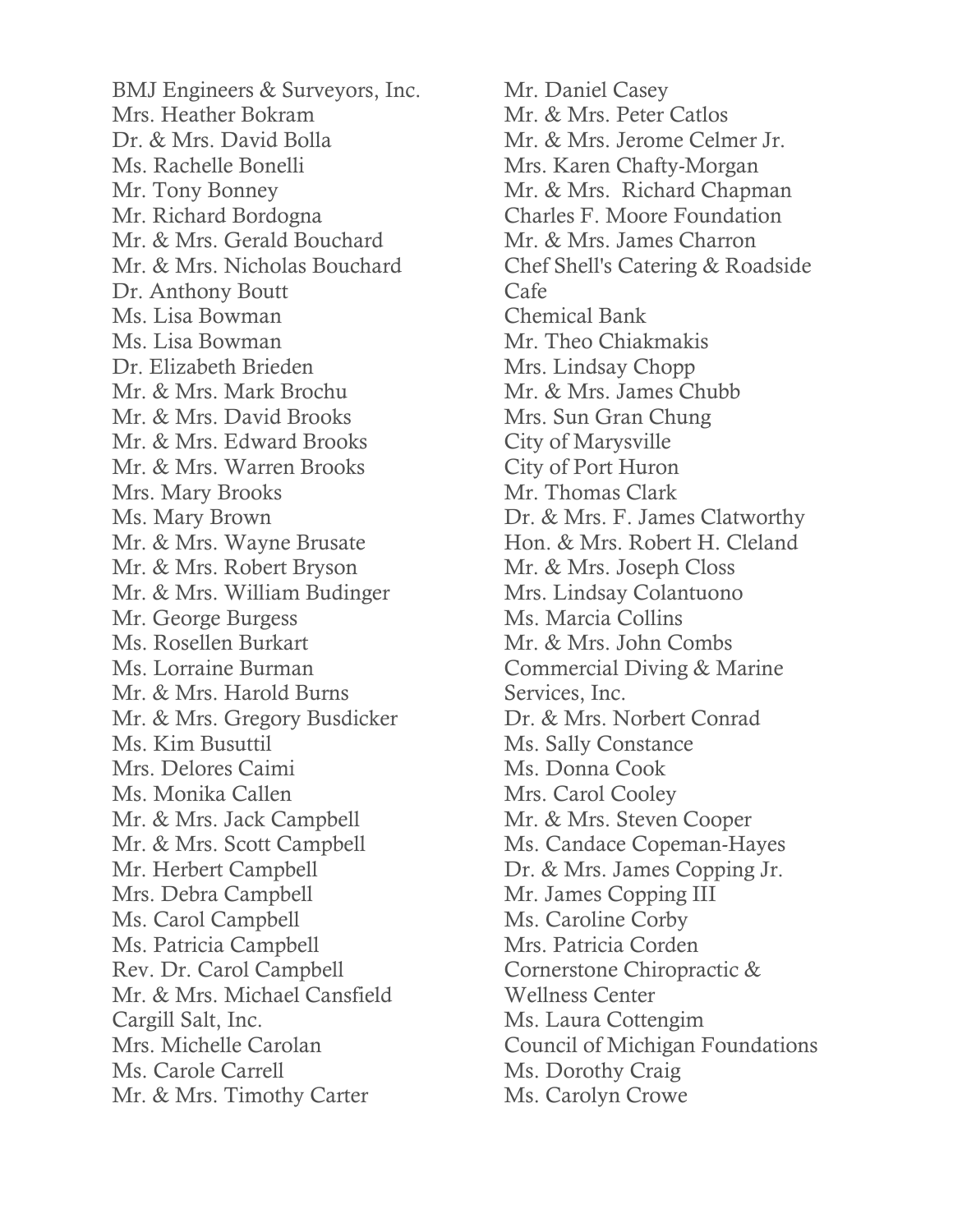Hon. John Cummings Mrs. Suzanne Cybulla Mrs. Patricia Dailey Mrs. Therese Damman Mr. & Mrs. Richard Davis Ms. Karen Dech Mr. & Mrs. Thomas DeFauw Dr. & Mrs. Keith Defever Dr. Nicholas DeGrazia & Mrs. Sandra White Deligianis Brothers LLC Mrs. Rasha Demashkieh Dr. & Mrs. Robert Dembosky Dr. & Mrs. Vernon Dencklau Desmond Marine LLC Mr. & Mrs. David Devendorf Mrs. Elizabeth Devereaux Diamond Meadows Condo Association Mr. Charles Dickson Dr. George Diehl Mrs. Sylvia Dietlin Mr. & Mrs. Richard Dionne Mr. & Mrs. Steven Disser Mr. & Mrs. Jacob Doan Mr. & Mrs. Gary Dodge Ms. Barbara Donovan Mrs. Kim Dooley Mr. & Mrs. Marty Doorn Mr. & Mrs. Donald Drake DTE Energy Foundation Ms. Julie DuBay Mr. James Duff Ms. Katherine Duffy Mr. & Mrs. Daniel Duncan Mr. & Mrs. James Dunn Duraclean Mrs. Ann Weil Durand Earl Smith Distributing Company East China School District Eastern Michigan Bank

Economic Development Alliance Ms. Nancy Edwards Mr. & Mrs. Bob Eifert Mr. & Mrs. Lionel Ellerkamp Mrs. Kim Elsner Mr. & Mrs. William Emery Mr. Charles Engel Mr. & Mrs. David Eppley Mr. & Mrs. John Erickson Jr. Mr. & Mrs. Terry Fagan Mr. & Mrs. Robert Fair Mr. & Mrs. Perfecto Fajardo Mr. & Mrs. Herbert Falk Mrs. Karen Farr Mrs. Sheri Faust Mrs. Beverly Fead Mr. Eric Feddersen Mr. & Mrs. Patrick Feighan Fifth Third Bank Ms. Marie Fisher Dr. & Mrs. Edmond Fitzgerald Mrs. Nicole Fitzgerald Deacon & Mrs. John Fitzmaurice Mr. & Mrs. Keith Flemingloss Mr. & Mrs. Don Fletcher Fletcher, Fealko, Shoudy & Francis P. C. Flight Mold & Engineering Inc. Mr. & Mrs. James Fogal Mr. & Mrs. Robert Follebout Mrs. Marion Forrest Mr. & Mrs. William Forster Ms. Judith Forstner Mr. & Mrs. Randy Fosgard Mr. & Mrs. William Foster Mr. Steve Foulkes Mr. & Mrs. Milton Fowler Mr. & Mrs. Steven Francis Ms. Jeanne Frank Franklin H. Moore and Nancy S. Moore Foundation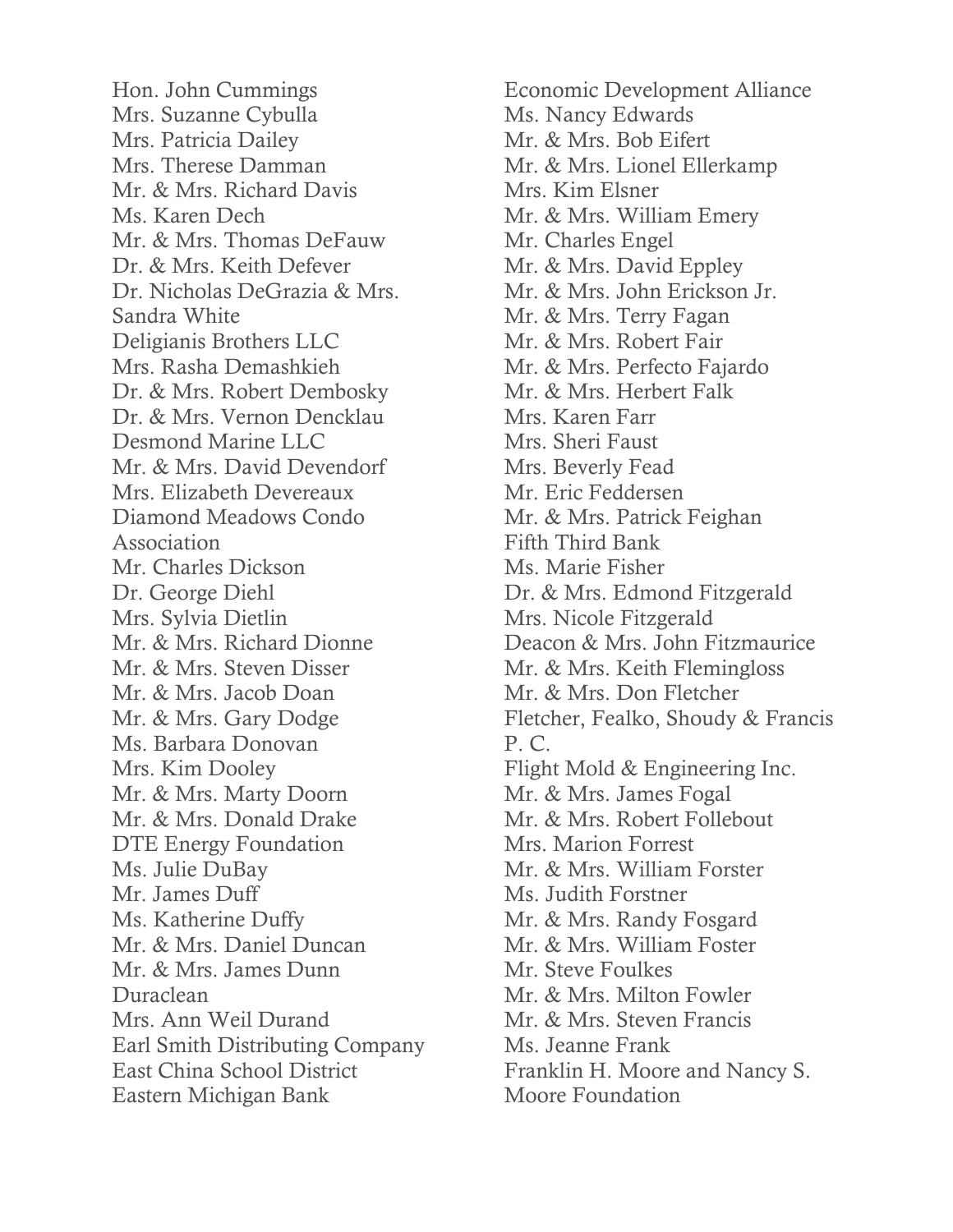Mr. James Freed Friends of St. Clair County Library Friends of the St. Clair Public Library Mr. David Frincke Frohm, Kelley, Butler & Ryan, PC Fuel Woodfire Grill Mrs. Doris Fulton Mr. & Mrs. Robert Funk Mr. & Mrs. Wayne Furman Mr. & Mrs. Timothy Galvin Mrs. Diane Gerlach Mr. & Mrs. Steve Getz Mrs. Alice Giese Ms. Juanita Gittings Mrs. Andrea Glynn Mrs. Norma Godwin Mrs. Karoleen Gofton Mr. Matthew Golembiewski Mrs. Catherine Goodman Mr. William Gottschalk Grace Episcopal Church Mr. & Mrs. William Gratopp Ms. Jewell Green Green Barn Winery Mr. & Mrs. Rodney Greenwood Mr. Samuel Grey Mr. Henry M. Grix Ms. Jennifer Groeneveld Mr. & Mrs. Robert Groff Ms. Erica Grunwald Mr. & Mrs. Frank Guastella Ms. Margery Guinther Ms. Jennifer Gunderson Ms. Jessica Guyor Ms. Dorothy Gzel Halco Development Co. Ms. Karen Hallay Mrs. Janet Hanson Mr. & Mrs. John Harnish Mr. Roger Harris

Mrs. Carrie Harris Ms. Margo Harris Mr. & Mrs. Harth Harrison Ms. Mary Hatton Mr. & Mrs. Dennis Hawtin Mrs. Marcia Haynes Mr. & Mrs. Derek Helsom Ms. Julie Hengehold Ms. Karry Hepting Mr. & Mrs. Scott Herber Ms. Linda Hija Mrs. Patricia Hildebrand Mr. & Mrs. Tom Hildebrant Mrs. Grace Hill Mr. & Mrs. Robert Hines Mr. & Mrs. Douglas Hinton Mr. & Mrs. Stanley Hirt Ms. Katherine Holth Mr. & Mrs. Ronald Horbes Mr. & Mrs. Dale Hrisca Mrs. Mary Lou Huffman Ms. Katherine Huffmaster Mr. & Mrs. Donald Hugdahl Hon. & Mrs. Michael Hulewicz Hunter Hospitality House Huron County Community Foundation Dr. Amanda Hurtubise Dr. & Mrs. Sadiq Hussain International Shipmasters Association Mr. Steven Jakob Janice C. Rose Memorial Fund Mrs. Efstratia Janis Mr. James Jaworski Dr. & Mrs. Paul Jerry Ms. Cheri Jessup Joann M. Lapish Downs Memorial Scholarship Fund JoAnn Wine & Associates, Inc. John & Lois Ball Memorial Fund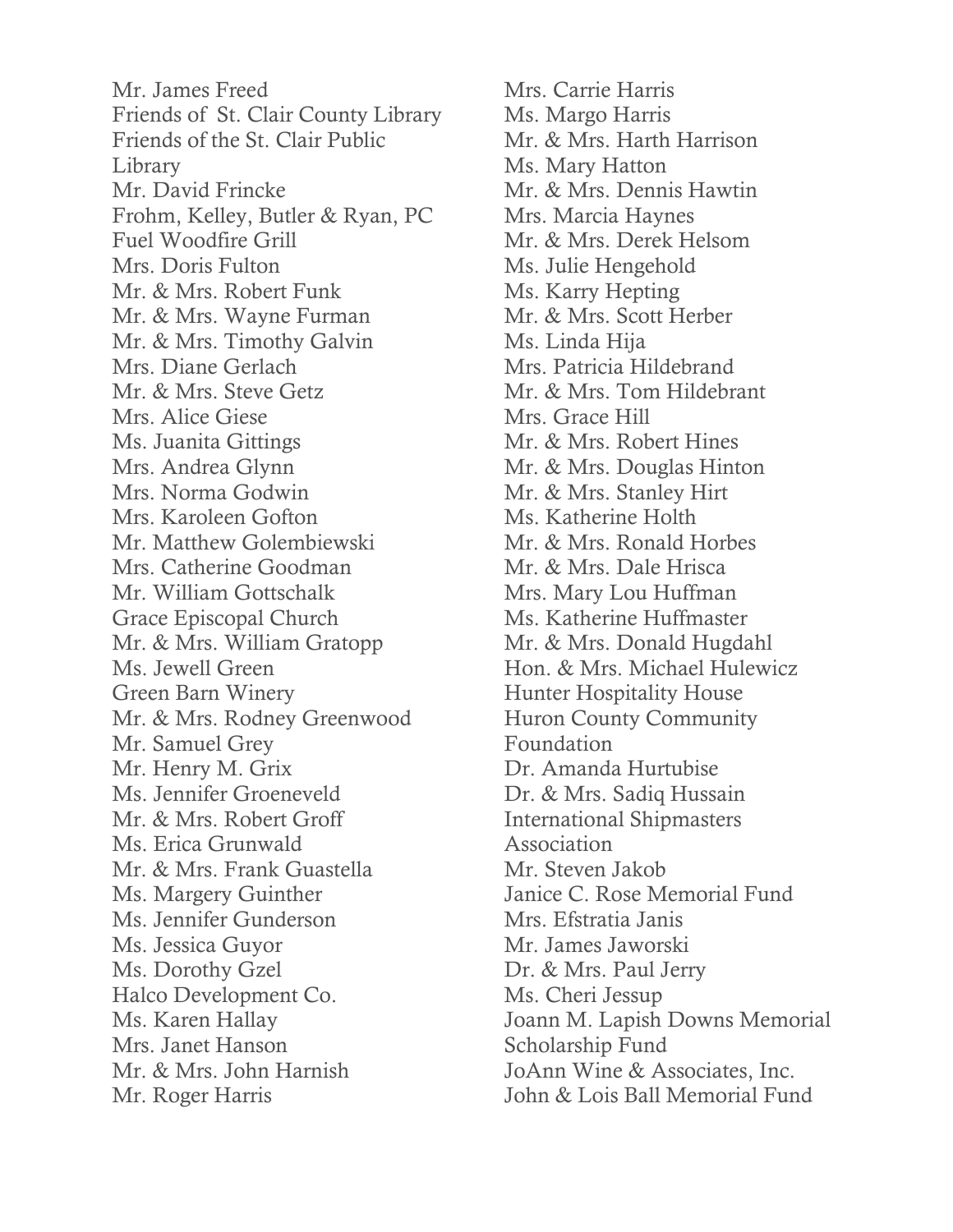John A Biewer Co. Inc. Mrs. Debra Johnson Mrs. Rebecca Josephson-Gorinac Dr. Randa Jundi-Samman Mr. & Mrs. Jeffrey Kaczperski Mr. & Mrs. Peter Karadjoff Karrer-Simpson Funeral Home Inc. Mr. & Mrs. Timothy Kearns Ms. Marsha Kearns Mr. & Mrs. Charles Kelly Kelly Law Firm, PLLC Mrs. Katie Kenney Mr. & Mrs. Larey Kenny Mr. Tim Kerbrat Ms. Elizabeth Kersten Mr. & Mrs. George Kish Ms. Michelle Kiteley Mr. & Mrs. Roy W. Klecha Jr. Mr. & Mrs.William Klein Mr. & Mrs. Charles Knowlton Mrs. Ketha Knuth Mrs. Marjorie Kopp Mr. & Mrs. David Korff Mr. & Mrs. Larry Krabach Mrs. Christine Krause Dr. & Mrs. W.R. Kreis Dr. Priya Krishen Mr. & Mrs. James Krzywiecki Drs. Alan Kuester & Sara Liter-Kuester Dr. Ponon Dilip Kumar Dr. & Mrs. Geoffry Kusch Mrs. Mariette Labrosse Mrs. Kelli Laenen-Schafer Lake Huron Medical Center Lakestone Bank & Trust Mr. & Mrs. Patrick Lamberti Mr. & Mrs. George LaParl Mr. Ray LaParl Mrs. Pat Leach Mr. & Mrs. Tom Leaman

Ms. Phyllis Ledyard Lelito's Legacy Foundation Mrs. Nancy LePla Mr. & Mrs. Stephen Lestage Mrs. Brooxie Letts Mr. & Mrs. William Lill Ms. Judith Lindberg Mr. & Mrs. Stanley Liniarski Dr. Sara Liter-Kuester Mr. & Mrs. Ralph Livingston III Mr. & Mrs. Fred Locke Mr. Daniel Lockwood Dr. & Mrs. Gerald Lohr Ms. Kathleen Loudon Ms. Nancy Loxton Mr. & Mrs. Timothy Lozen Mr. & Mrs. Tim Lubbers Mr. & Mrs. John Lusk Mr. Bernard Lyons Mr. William Maas Mr. Daniel Maben Mr. & Mrs. Alfred Macksey Jr. Mr. & Mrs. Phil Macumber Ms. Elizabeth Madson Mr. & Mrs. Randy Maiers Mrs. Sonal Makim Mr. & Mrs. Stephen Makowski Mrs. Patricia Manley Mr. & Mrs. Michael Marcero Mr. Paul Marengo Mr. & Mrs. Keith Marthen Mary Maxim, Inc. Ms. Dianna Maxwell Mrs. Aubree Mayhew Mrs. Judith McBride Mr. & Mrs. Walter McCabe Mrs. Mara McCalmon Ms. Nora McCanna Mr. & Mrs. Michael McCartan Ms. Shannon McCarthy Mr. John McClellan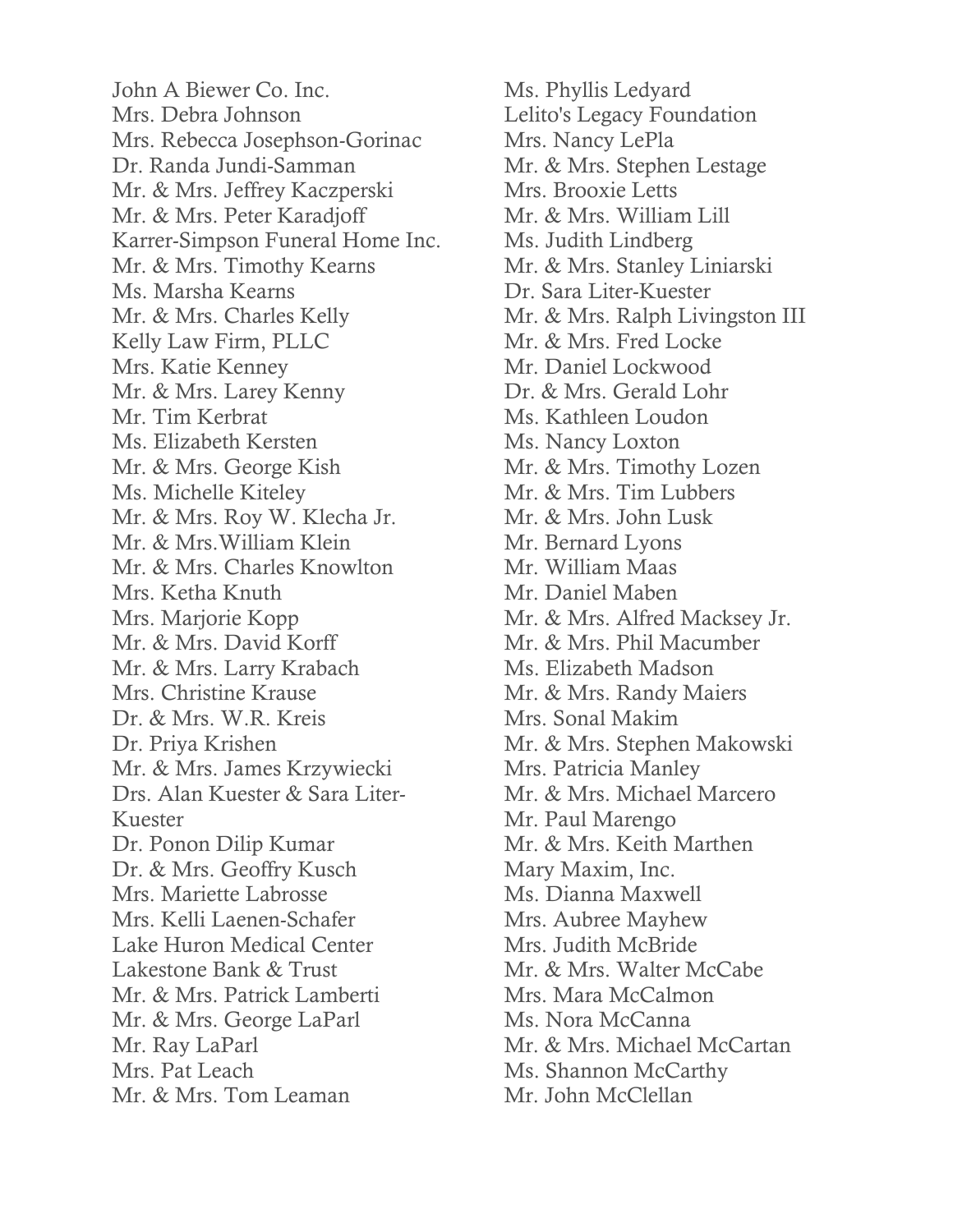Ms. Andrea McClellan Mrs. Betty McElroy Mr. & Mrs. James McGill Mr. John McKenzie Dr. Eugenia & Mr. Samuel McKim McLaren Port Huron Mrs. Mary Gale McPharlin Mr. & Mrs. G. Ray McPherson III Mrs. Susan Meeker Mr. & Mrs. Ryan Melrose Ms. Judith Meno Dr. Annette Mercatante Mrs. Marilyn Meredith Mr. & Mrs. Jacques Merkau Mr. Edward Messineo Mrs. Norma Meyer Michigan College Access Network Michigan Mutual, Inc. Mid Michigan Materials, Inc. Midland Area Community Foundation Mr. & Mrs. David Miller Mr. & Mrs. Ray Mills Ms. Catherine Mills Mr. & Mrs. Gary Minnie Mr. & Mrs. David Miotke Mr. & Mrs. Michael Monaghan Ms. Jennifer Montgomery Mr. & Mrs. Edward Moore Jr. Mr. & Mrs. Franklin Moore Jr. Ms. Jennifer Moore Ms. Lindsey Moore Mr. & Mrs. Brian Moran Mr. & Mrs. William Moran Ms. Dawn Moran Ms. Karen Morgan Ms. Lisa Morse Mrs. Marilyn Moss Mr. & Mrs. Charles Mossett Ms. Lisa Motte Mr. & Mrs. Kristopher Moulds

Ms. RoseMary Mulleavy Mr. Marsden Murphy Mrs. Ann Murphy Ms. Cheryl Muscott Drs. Subbana & Mullai Muthuswami Mr. & Mrs. Don Nabozney Drs. Amit Nandi Ms. Pamela Naplin Mr. & Mrs. William Narva Ms. Gail Nawrock Dr. & Mrs. Igor Nedic Mr. Hal Neiman Neiman's Family Market Mrs. Christine Newberry Mr. & Mrs. Marc Nicholson Ms. Julie Nicholson Mr. & Mrs. John Niebieszczanski Ms. Amanda Niester Ms. Donna Niester Mr. B. Scott Nill Mr. & Mrs. George Noble Ms. Elizabeth Norris Northstar Bank Mr. James Nyeste Ms. Nancy Nyitray Mr. Thomas Obee Dr. & Mrs. Neal Obermyer Mr. & Mrs. John O'Brien Mr. Randy O'Brien Mr. & Mrs. Darrell O'Connor Mr. & Mrs. John Ogden Mr. Brad O'Hare Mr. & Mrs. William Oldford Jr. Mr. Eugene Oldford Mrs. Patricia Oldham Mr. Robert Olsen Omega Plastics Mr. James Opferman Mr. & Mrs. David Osgood Ms. Sue Ann Ostrom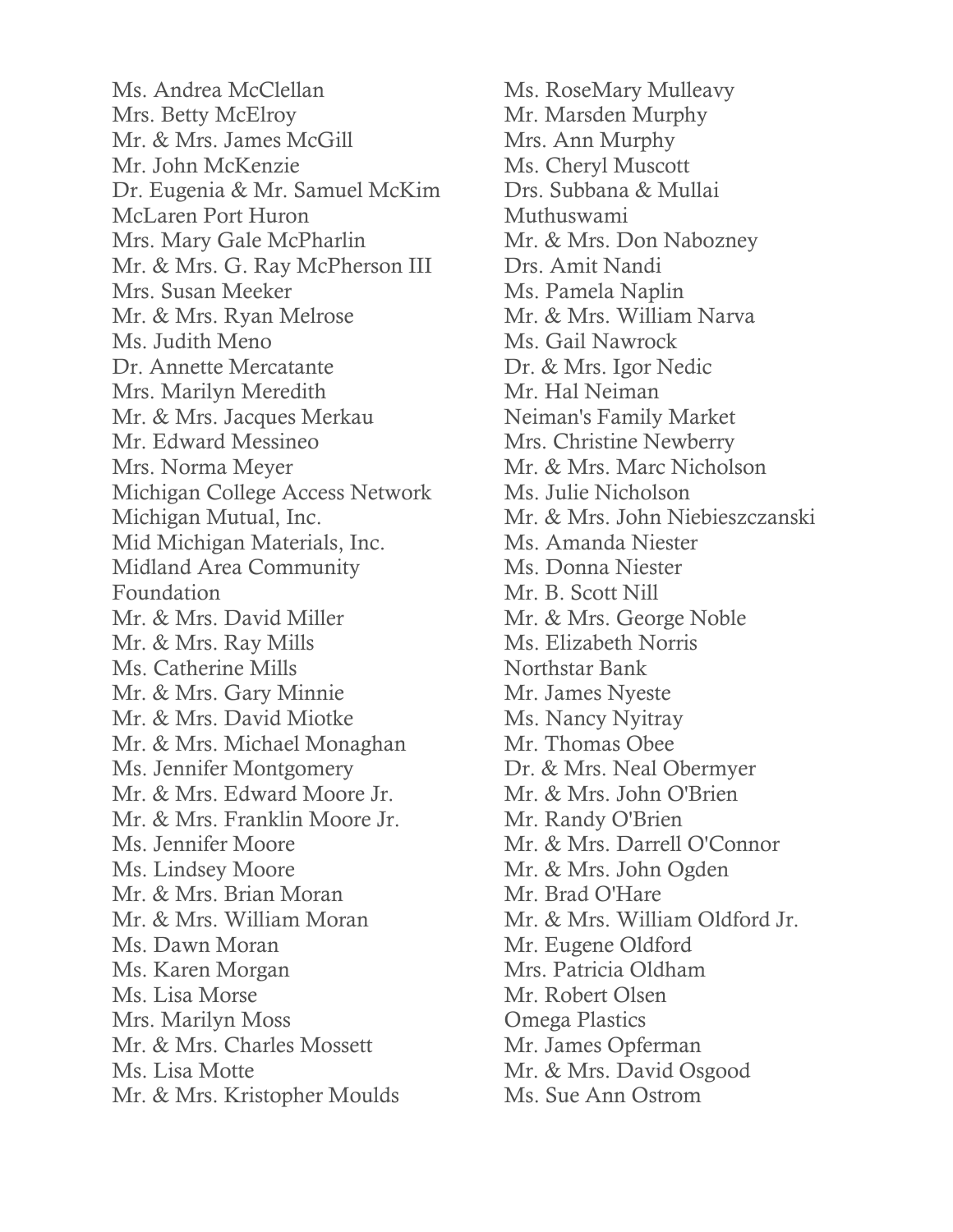Mr. & Mrs. John Oswell Otsi Keta Capital LLC Ms. Karen Palka Mr. & Mrs. Michael Palmer Mrs. Rita Papes Ms. Mary Paterson Mr. & Mrs. Robert Patterson Mrs. Marjorie Patterson Ms. Penelope Peck Ms. Jane Penzien Periodontic Associates of Port Huron PLLC Petitpren Inc. Ms. June Phare Mr. & Mrs. Michael Phelan Mr. Joel Platzer Ms. Denise Poosch Port Huron Museum of Arts and **History** Port Huron Paint Co. Port Huron Schools Port Huron Town Hall Mr. & Mrs. Douglas Price Mr. & Mrs. Thomas Price Ms. Ann Priebe Mr. & Mrs. Thomas Prior Profile Gear, Inc. Mrs. Tammy Prout Mrs. Diana Provost Puckmeister LLC Ralph C. Wilson, Jr. Foundation RBV Contracting Drs. B. Ramesh & Sushma Reddy Mr. & Mrs. Timothy Redmond Mr. & Mrs. James Relken Renaissance Charitable Foundation Inc. Mrs. Pauline Repp Mr. & Mrs. Kenneth Reynolds Mrs. Deborah Reynolds Mrs. Andrea Rheaume

Father Edward Ritter Mr. & Mrs. John Robbins Mr. & Mrs. Ralph Roberts Mr. & Mrs. George Roegner Mr. & Mrs. Thomas Ross Dr. & Mrs. Christopher Rossow Rotary Club of St. Clair Mr. & Mrs. John Roth Mr. & Mrs. William Rovas Mr. & Mrs. Dennis Rowe Mr. & Mrs. John Rowling II Mrs. Sarajane Rowling Mr. & Mrs. James Ruhlman Mr. & Mrs. Douglas Ryan Dr. Ira Sabbagh Dr. & Mrs. Edward Sadler Sanctum Contracting Ms. Christine Sansom Mr. Val Saph Ms. Elizabeth Sawielski Dr. & Mrs. Clare Scheurer Mr. & Mrs. Robert Schmid Mr. & Mrs. Alan Schneider Mrs. Marianne Schock Mr. & Mrs. Markus Schulz Mr. & Mrs. Karl Schwartz Mr. & Mrs. F. William Schwarz III Mrs. Patricia Schwarz Mr. & Mrs. Steven Schweihofer Mrs. Dawn Schweihofer Mrs. Elaine Schweihofer Mr. & Mrs. Lewis Secory Ms. Doris Seidl Shaw Chiropractic Mrs. Sherrie Sheehan Mr. & Mrs. James Shepherd Shepherd Lincoln-Mercury, Inc. Mrs. Mary Shepherd-Logan Ms. Michelle Shepley Mr. & Mrs. John Shier Mrs. Christine Shigley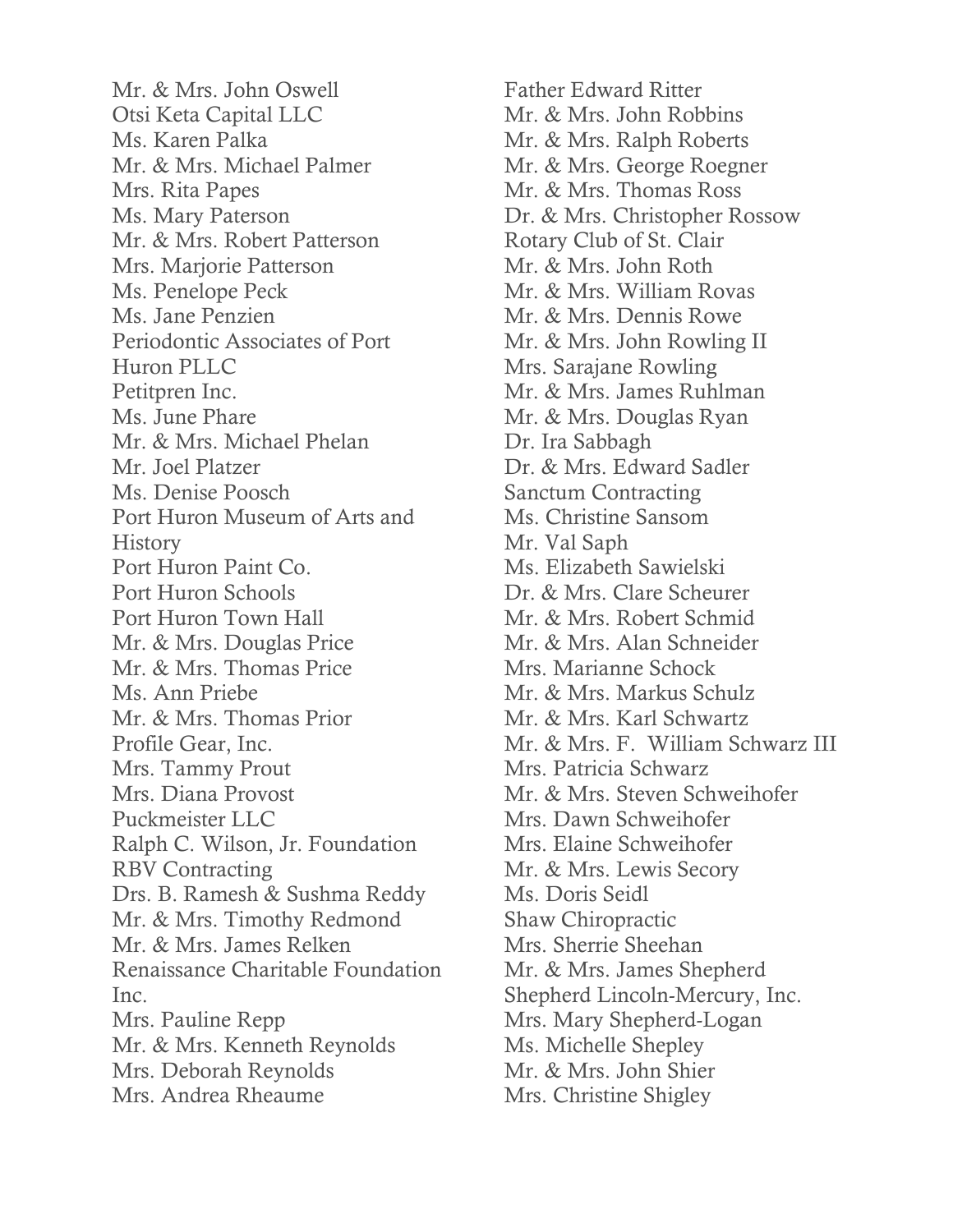Mr. & Mrs. Jeffrey Sholtis Mr. & Mrs. Kenneth Shonk Mr. David Shook Mr. & Mrs. Paul W. Short Mr. Alan Simasko Mr. & Mrs. Thomas Simpson Mr. Neal Sinacola Sine & Monaghan Realtors Sir Speedy Printing Center #6340 Ms. Teresa Skupinski Mr. & Mrs. Brian Slonac Mr. & Mrs. Rudolph Sloup Mr. & Mrs. Ron Smarch Dr. Marsha & Mr. Richard Smeltzer II Dr. & Mrs. David Smith Mr. & Mrs. Arthur Smith Mr. & Mrs. Duncan Smith Mr. & Mrs. Joseph Smith Mr. & Mrs. Lawrence Smith Mrs. Colleen Smith Mrs. Linda Smith Mrs. Martha Smith Ms. Jenella Smith Ms. Sallie Smith Mr. Thomas Soulliere Dr. & Mrs. Jason Souyias Mr. & Mrs. G. David Speilburg St. Clair County St. Clair County Bar Association St. Clair County Community Mental Health St. Clair Eye St. Clair Foundation St. Clair Women's League St. John River District Hospital Auxiliary St. Paul's Lutheran Church Women Mr. & Mrs. Ronald Stablein Ms. Tracy Stablein Mr. & Mrs. George Stebbings Jr.

Steinmetz-Vandenbossche Insurance Agency Mr. Christopher Stevens Stifel Nicolaus Mr. & Mrs. Clinton Stimpson III Mr. & Mrs. Keith Stoner Mr. Pat Stout Mr. Donald Strauss Dr. John Strycker Mr. & Mrs. Thomas Sugars Mr. Shawn Sugars Mrs. Kim Supan-Slowinski Superior Heating & Cooling, Inc. Ms. Kathy Swantek Mr. & Mrs. Evans Szymanski Mrs. Sara Tait Taking a Shot at Breast Cancer Ms. Amy Taylor Ms. Juanita Taylor Mr. & Mrs. Charles Teller The Benevity Community Impact Fund The Franklin and Jennifer Moore Family Foundation The James C. Acheson Foundation The Robbins Group Mr. & Mrs. Michael Thomas Dr. & Mrs. Roger Thompson Mr. & Mrs. Joel Thompson Mr. & Mrs. Jeffrey Thomson Mrs. Doris Thomson Mr. & Mrs. Craig Thurston Mr. & Mrs. Jullian Torello Mr. & Mrs. Douglas Touma Mr. & Mrs. S. Douglas Touma Mr. & Mrs. David Tracy Tri Hospital E.M.S. Mr. & Mrs. Jim Troutman Mr. Jeffrey Troy Dr. & Mrs. Peter Tseng Mrs. Sheryl Tuohy